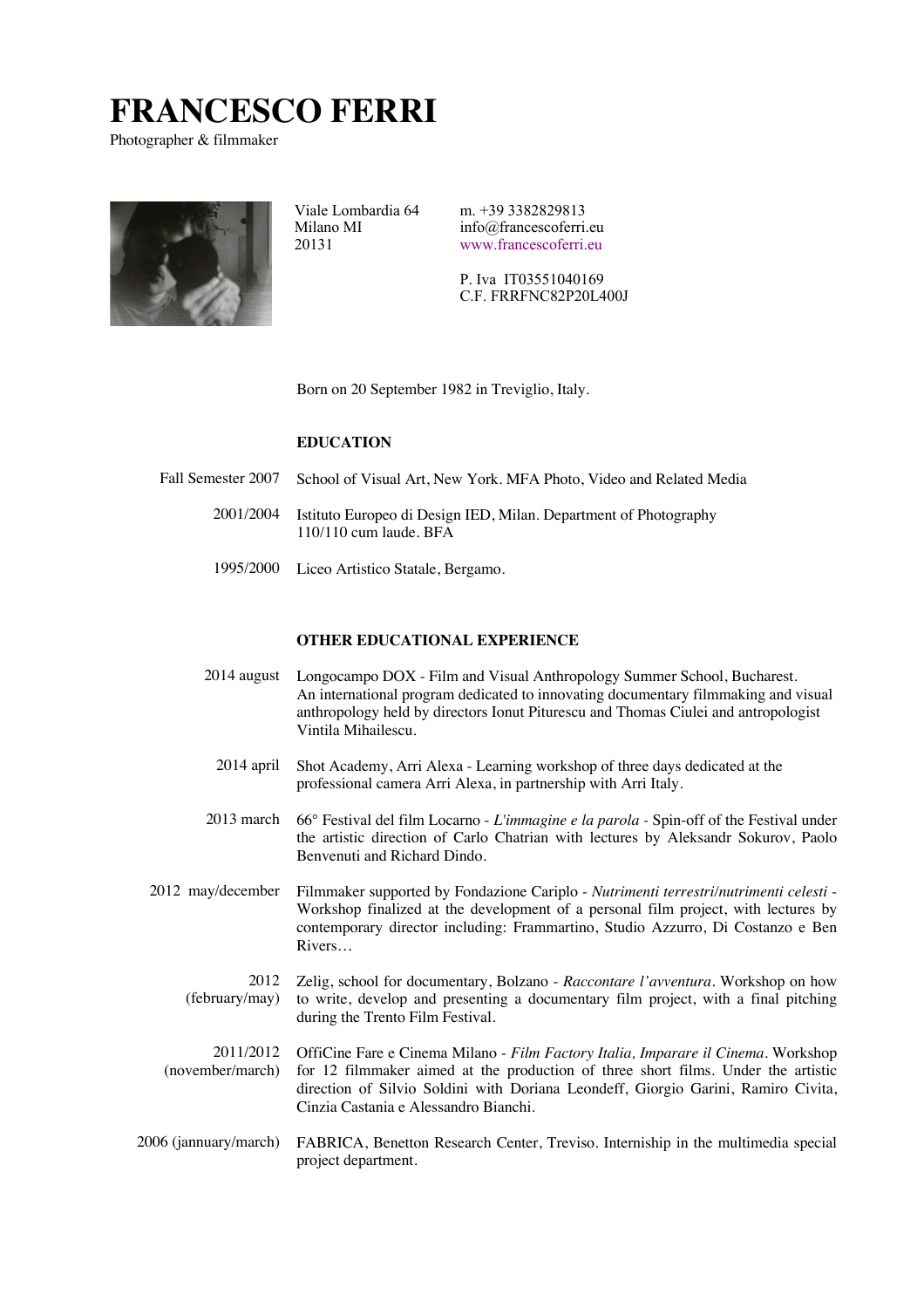# **FILMOGRAPHY**

#### **Documentary**

- 2018 LIBELLULA GENTILE Switzerland-Italy, full-lenght documentary Produced by Ventura Film, RSI
- 2016 IL PASSO Italy, 52', mid-long documentary Produced by Start and RAI Cinema
- 2015 SUPER PAPA Romania, 27', short documentary Produced by Anthropoesis Films
- 2013 E NON CI VEDEVAMO... Italy, 8', short documentary Produced by MEDIASET

The Advy Family, Old water tower, 18400 Prokuplje, Serbia Serbia, 14', Short documentary

#### **Commercials** | selection

- 2021 Craft Leather | Client: LUCA FALONI | Corporate video Directed and produced by Francesco Ferri
- 2020 Food waste | Client: ESSELUNGA | Documentary | Production: BBC UK Directed by Andrea Mignolo; Dop by Francesco Ferri

Champs-Elysées Project | Client: MONCLAIR | Documentary Directed by Raphael Chipperfield; Dop by Francesco Ferri

2019 Bruno Barbieri for Sgambaro | Client: SGAMBARO | Spot Director: Andrea Franceschini; Dop Francesco Ferri, Produced by Plus Comunications

Client: SIMONETTA RAVIZZA | ecommerce Directed by Francesco Ferri, produced by matriceotto

LUNA ROSSA PRADA | Social Media Content Directed by Francesco Ferri, produced by Studio Borlenghi

2018 Ernesto & Vaporino | Client: Cantiere RIVA | Social Media Content Directed by Francesco Ferri, produced by Studio Borlenghi

LORO PIANA | Les Voiles des St. Tropez | Social Media Content Directed by Francesco Ferri, produced by Studio Borlenghi

- 2017 AM37 | Client: ASTON MARTIN & Quintessence Yachts | Corporate video Produced by Studio Borlenghi and Frame Comunications
- 2016 *Kaarl* - Cool Kids | Music Video Directed by Giada Mazzoleni, produced by Studiomeme Music label: Do It Yourself
- 2015 Filarmonica della Scala | Spot Directed by Andrea Franceschin, produced by Musicom
- 2013 Cesvi Redd + | Social ONG Documentary Directed by Francesce Ferri, produced by Cesvi (Perù)

We will like the water and the thirst | Fashion Film Directed by Francesco Brigida, produced by TheGreatestMagazine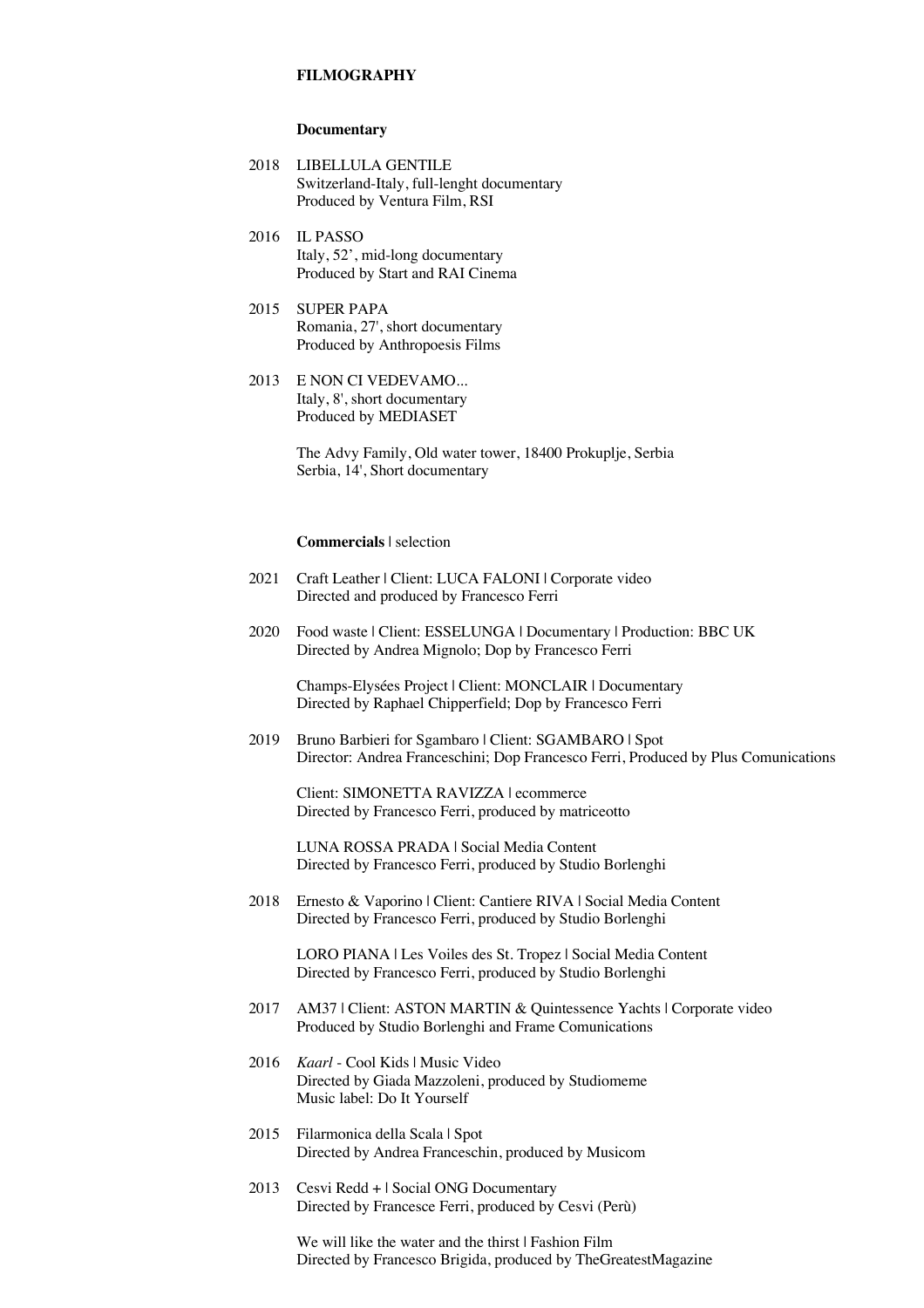## 2012 Girovalore | Social spot Directed by Santicorna, produced by Philip Morris Italia

La strada per il mare | Short Film Directed by Bernardo Pellegnini, produced by OffiCine Fare e Cinema

beoriginal.com - Venice Film Festival | Social Media Content Directed by Francesco Ferri and Bernardo Pellegnini, produced by Disaronno

## **CLIENTS**

Selected personal clients Museo Nazionale della Scienza e Tecnologia, Coca-Cola, BMW, Disaronno, Cesvi, FIAT, Deutsche Bank, Burberry, Cartier, Hermes, BCC Bank, Alcan, Alucobond, Vibram, Intec, Alta Moda Belt, Trixter, OffiCine fare e cinema, IVM office, Effebiquattro, Cagnola & Associati, Humanitas, Thai Pavillon Expo 2015, Elnos Shopping center, Amundi, Tapematic, Aqtocycling, ESTRA.

- Selected assignements for *STUDIO BORLENGHI* photo agency Luna Rossa Prada, Loro Piana, BMW, Zenith, ROLEX, Audi Sailing Series, Pirelli, Campari, Nespresso, North Sail, Murphy & Nye, Yacht Club Montecarlo, Yacht Club Italiano, FIV, J Class, IMA, Nautors Swan, Ferretti, Riva, Mylius, Perini Navi, Camper & Nicolson, Barcolana, China Cup, ACM America's Cup, Class1 Offshore Racing Circuit, Saloni Nautici Genova, Emirates Team New Zealand, Esimit Europe, Robertissima, 69F Sailing.
	- Video production companies I work with BBC (UK), Musicom - Filarmonica della Scala (MI), Oki Doki Film (BG), Studiomeme (BG), Dugongo (BG), MC2 Studio (CO), Unifi Comunication (MB), Plus Comunications (TN), Kinovan (BA) Matrice Otto (MI), Moviphoto (MI).
		- Artists and galleries clients: Marcello Maloberti, Davide Allieri, Oscar Giaconia, Grazia Cantoni, Galleria Raffaella Cortese.

#### **PUBLICATION** | selection

- Editorial Dapper Dan Magazine, Il Sole 24 Ore, Corriere della Sera, La Repubblica, Lo Specchio, Gazzetta dello Sport, Ciak Magazine, Espresso, ELLE Doco Lab, Sport Week, Men's Health, Giornale della Vela, Yacht Capital, Yacht Germany, Goya, TopSail, Gentleman, Leisure and Pleasure, Yachting World International, Yachting World Espana, Sailing World, Voiles et Voilers, Main Sail, Sorrisi&Canzoni, Yacht&Sail, Dove.
	- Book Audi MedCup Circuit 2010 World Sailing Management 2010 The legend go on… casa editrice stefanoni 2007 32nd AMERICA'S CUP Lunwerg editores for ACM 2007 SWAN IS PASSION Electa 2006 OMAGGIO ALLA VELA Mondadori Editore 2006

# **AWARDS**

- 2015 Identità alpina, project E.CH.I.2, first prize audiovisual section.
- 2009 Sony Competition, Editrice Progresso.
- 2005 Premio Nazionale di Fotografia Riccardo Pezza XI edizione, Finalista.
- 2005 Offshore Image of Exelence Silver Award Category Race
- 2004 Offshore Image of Exelence Gold Award Category Atmosphere